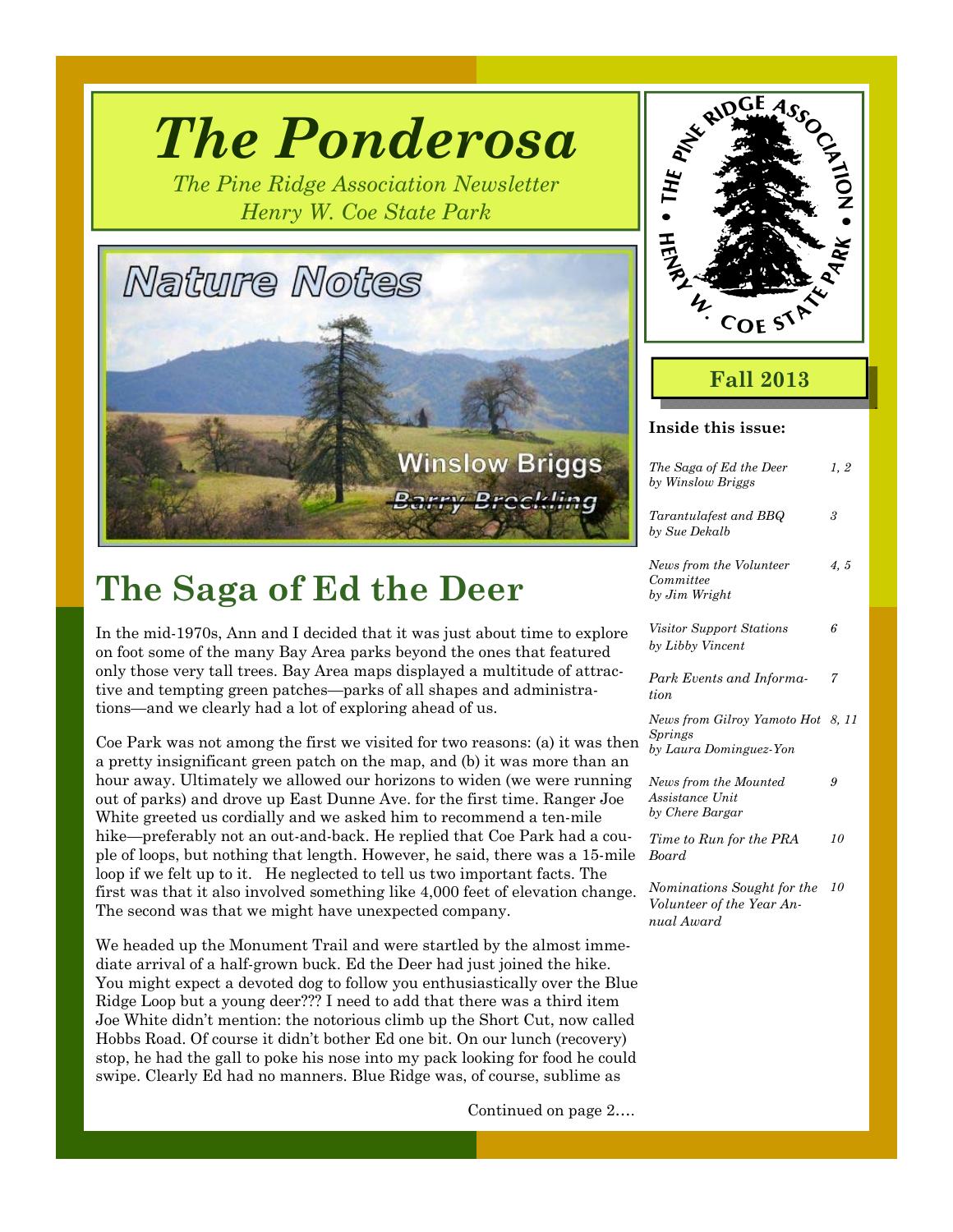#### **The Saga of Ed the Deer continued….**

was the remainder of the hike—even the miserable climb up out of Poverty Flat. Ed must have enjoyed it too as he remained tenaciously close on our heels. Only when we were almost within sight of the visitor center did he quietly vanish.

Joe White was still on duty when we arrived at the visitor center and naturally we couldn't wait to tell him about this rather bizarre animal. He was obviously not impressed. Apparently the young deer had been taken by the game warden from someone in San Jose who had tried to make a pet out of a fawn. Joe said he was certain they had deported the deer far enough that the critter wouldn't return to bug people again. Joe was clearly disappointed with the news.

A couple of weeks ago I mentioned this incident to Barry Breckling in an email exchange about a horrendous and mercifully long-vanished trail (a straight shot from the East Fork to the top of Middle Ridge). The following is Barry's response:

#### \*\*\*\*\*\*\*\*\*\*\*\*\*\*\*\*\*\*\*\*

"This saga began about 2 years before I arrived at Coe Park and, since I wasn't there, I can't vouch for the accuracy of the story. What I can say is that I've put together what I've heard from others and what I've read about Ed. In early December of 1975, there was a drug raid in San Jose and police found a yearling buck in the bathroom of the raided house. On December 4th, Fish and Game Warden Ron Columbonni (and there are plenty of stories, even sagas, that could be told about him) and San Jose Police Officer Jack Morris brought the deer to Coe Park and released it at Poverty Flat. On December 7th, the deer followed backpackers from Poverty Flat to park headquarters. By now the deer had been given the name Ed. On December 10th, Ranger Joe White took the deer to Mahoney Meadows. Four days later, as the sun was setting, the last of the day hikers were wandering into park headquarters with their four-legged buddy Ed in tow. Visitors really enjoyed seeing a deer up close, but the staff was not too happy, especially the maintenance worker who was always laying down his pack of cigarettes only to have Ed chow down on it.

In early April of 1976, Warden Columbonni and a wildlife biologist checked out Ed's broken leg which was healing nicely. I never heard how he broke his leg. On June 17th, Ed was taken to Grizzly Flats, way beyond what is now the Thomas Addition. Ed was becoming a problem and finally he was taken far enough away that he'd never be back. The next morning Ed arrived at park headquarters at 10 a.m.

On September 8th, an old ranger friend of mine, Jim Fife from Point Lobos, was up visiting the park with his wife Jan. Ed by now was sporting a fine set of antlers, but luckily when he butted Jan in the face, it was not with those antlers. Her nose however was broken. Two days later Columbonni was back at the park to end the saga."

#### \*\*\*\*\*\*\*\*\*\*\*\*\*\*\*\*\*\*\*\*

So that is the Saga of Ed the Deer. The rascal reminds me of and old song about another critter that was unsuccessfully deported a number of times: "The Cat Came Back the Very Next Day…."

#### **Winslow Briggs, 85th Birthday Celebration**

Difficult though it is to believe, Winslow Briggs celebrates his 85th birthday this year. Winslow's colleagues at the Carnegie Institute Department of Plant Biology organized a symposium in November, a day-long series of talks by Winslow's colleagues from around the world. The symposium was followed by dinner and more celebrations--the presentation to Winslow by his colleague Devaki Bhaya of a beautiful card adorned with the thumbprints of Winslow's colleagues inscribed with their names, and an elegant botanical illustration. Inside the card were a gift certificate for dinner for two for Winslow and Ann at Chez Panisse AND a check for the Pine Ridge Association, contributions by Winslow's colleagues who all know of his passion for Coe Park. Well done, Winslow, happy birthday to you from all your friends at Coe Park, and our thanks to your colleagues for their generosity. The Pine Ridge Association hugely appreciates it.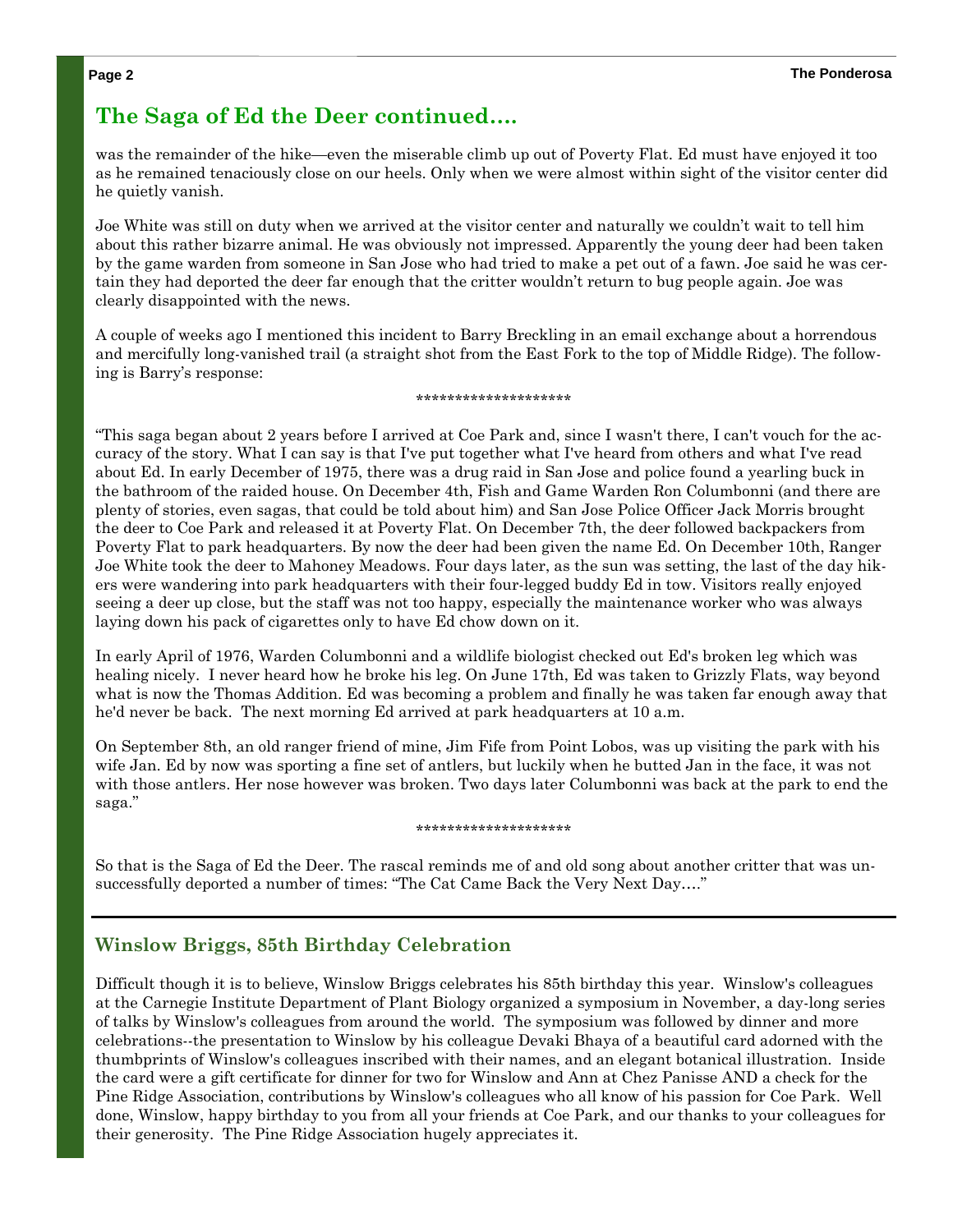#### **Fall 2013 Page 3**

### **2013 Tarantula Festival and BBQ**

#### By Sue Dekalb

It takes a lot of volunteers to put on a successful festival, sixty in fact. Work starts long before the first Saturday in October; there are permits to acquire, insurance, arrangements for using the kitchen at Live Oak High School in Morgan Hill, porta potties, entertainment, and publicity. Thanks to Cynthia Leeder and Bev Vanderweide for taking care of the calls and paperwork and Kitty Swindle for driving all over the county passing out flyers. In the months before the festival Eric Griggs, Tony Oldofredi, Ted Tawshunsky, and Ed Martini helped gather wood and split it for the barbecues. Many others helped with the pre-event setup and food preparation at the high school.

There's a lot of tradition associated with T-fest and this year we went back to the Santa Maria steak, marinated chicken, veggie burgers and hotdogs of years past. Each meal was served with meaty beans carefully cooked by Steve Knepper or veggie beans cooked by Linda Keahey. The beans were the one food item missing from last year's T-fest and visitors let us know how much they missed them. There was also salad, garlic bread, and watermelon to fill plates. Everyone seemed to enjoy the food and we received lots of compliments. A small



Inspecting a tarantula found on a hike led by volunteer Mike Meyer. Photo by Marty Cheek.

army of people participated in the cooking, serving, and cleanup. Einar Anderson and Gary Keller arranged for all the beverages and Denice Verhoeven kept the popular tarantula cookies in stock. Fortunately, the Tarantulas jug band kept us all entertained throughout the day with their great music.

John Verhoeven arranged to have the tarantula exhibitors (R.J. Adams and Monika Davis) display their very popular Chilean tarantulas. We also had some local California tarantulas on display thanks to John and Denice. My personal favorite was a Forest Scorpion carrying her brood of white babies on her back. This year the Keller snakes were not able to make it, but the Wildlife Education and Rehabilitation Center (WERC) of Morgan Hill brought five beautiful birds of prey—Screech Owl, Horned Owl, Barn Owl, Peregrine Falcon, and Turkey Vulture. According to the responses we received from a T-fest questionnaire, this was a very popular display.

Susan Blake brought a display of pelts and skulls that covered two tables, and also had a table for kids to make animal masks. Susan and Carolyn Tucker spent the entire day teaching adults and children about all the different animals.

There was the ever popular toilet toss bean bag game with Dave Flack at the helm, also a new bean bag game. Kaela Henricksen and her crew kept the kids busy making crafts in the interpretive room. Kevin McDevitt kept a whole corral of kids busy practicing their roping skills on two plastic cows. The tarantula hikes led by Nancy Thomas, Ken Howell, and Mike Meyer and geocaching hikes led by John Thatcher were also popular and well attended.

Attendance wasn't as high as it has been in years past but those who did attend certainly enjoy themselves on a fine and sunny day on Pine Ridge. Rick Leonard and I would like to thank all the volunteers who helped put on this year's festival. There isn't room to mention everyone by name but we couldn't

Toilet toss bean bag game. Photo by Patrick Goodrich.

have done it without your help. Thank you all for keeping the tradition going!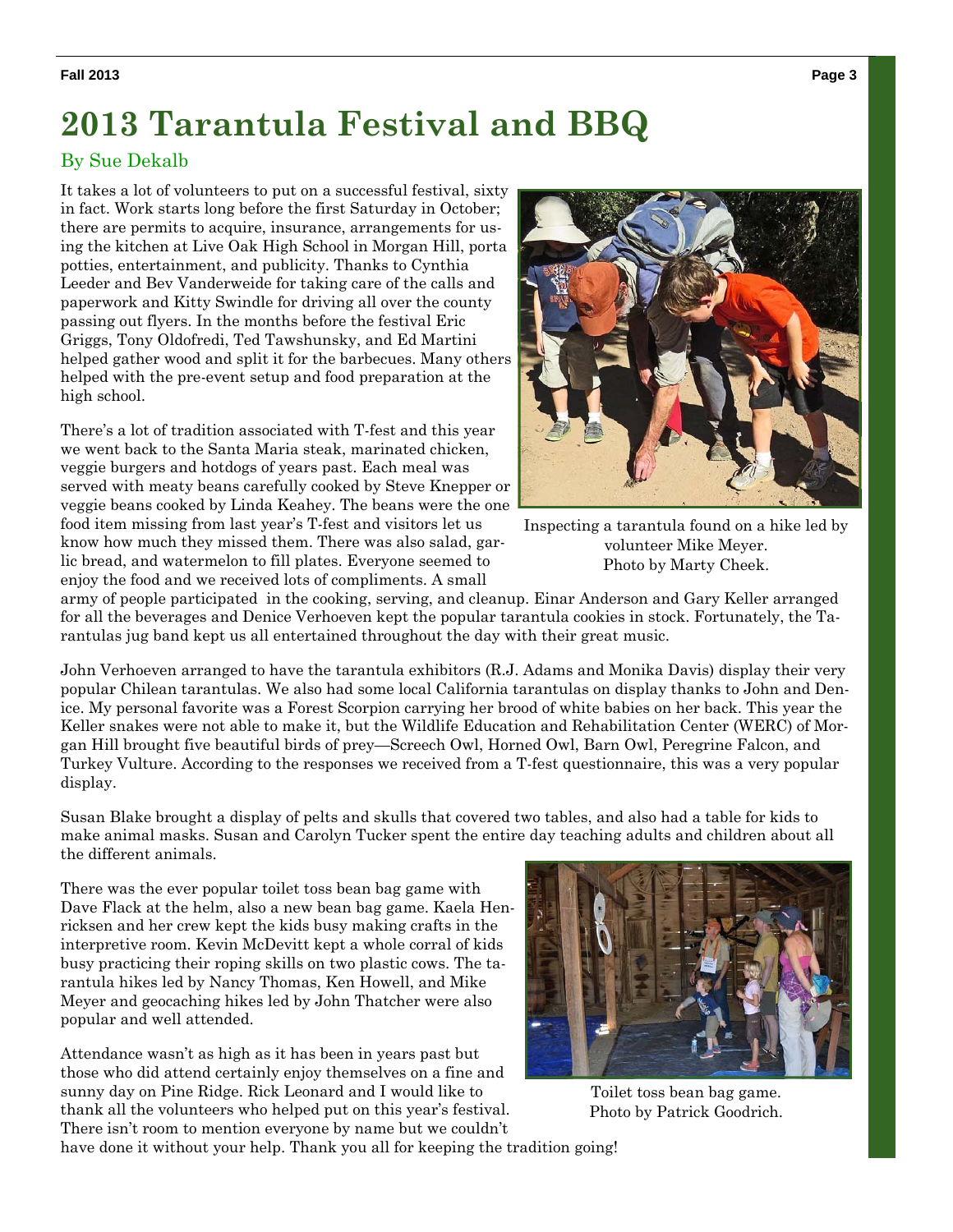### **News from the Volunteer Committee**

#### **By Jim Wright, Chair, Volunteer Committee**

The volunteer class of 2014 consists of fourteen enthusiastic trainees. They are: Marty Cheek, George Cooper, Bonnie Daley, Mark Deger, Martin Eppel, Joe Fabiny, Rebecca Faith, Allene Liebenberg, John Rinaldo, Roy Ross, Eric Simonsen, Bill Schloetter, Dean Yon, and Ligaya Yrastorza.

The trainees endured the heat of September 7 for introductory lessons on the park and the volunteer program, followed by a tour of park headquarters then lessons on geography, geology, climate, and Bill Frazer's illuminating Monument Hike (with the always reliable nail test to determine the difference between sandstone and chert.) Trainees bravely returned on September 14 for such classic lessons as Teddy Goodrich's "Human History" and Winslow Brigg's "Introduction to Plant Communities of Coe Park," followed by Libby Vincent, Bill Frazer, and Mike Meyer leading the Corral Trail, Springs Trail, and Forest Trail hike to learn more about plant communities and how they're related the geology of the area.



Trainee volunteers on the Springs Trail. Photo by Jim Wright.

The annual ridealong training weekend was held on October 12 and 13. Our thanks to Manny Pitta, who

oversaw all volunteer training; Ken Howell, who took responsibility for Pacheco Camp; John Thatcher for recruiting drivers; our indispensable drivers and their vehicles; those volunteers who appeared along the route with practical demonstrations (foot patrol, good camping, very bad camping, bicycle patrol, equestrian patrol, springs work, and fishing). And thanks to the large number of volunteers who transformed Pacheco Camp into a four-star oasis (well, sort of; how about a four-star oasis with portapotties?) .

Eventful outings to Pacheco Falls, Coit Lake, and Mustang Peak followed the day's training. It's noteworthy that the performances during the ridealong were so realistic that the trainees were skeptical when a real incident occurred—a plane landing illegally at Paradise Flat, witnessed by 12 trainees and volunteers on Mustang Peak! See photograph on page 5.



New volunteer class of 2014 at Los Cruceros on day 2 of the ridealong. Photo by Jim Wright.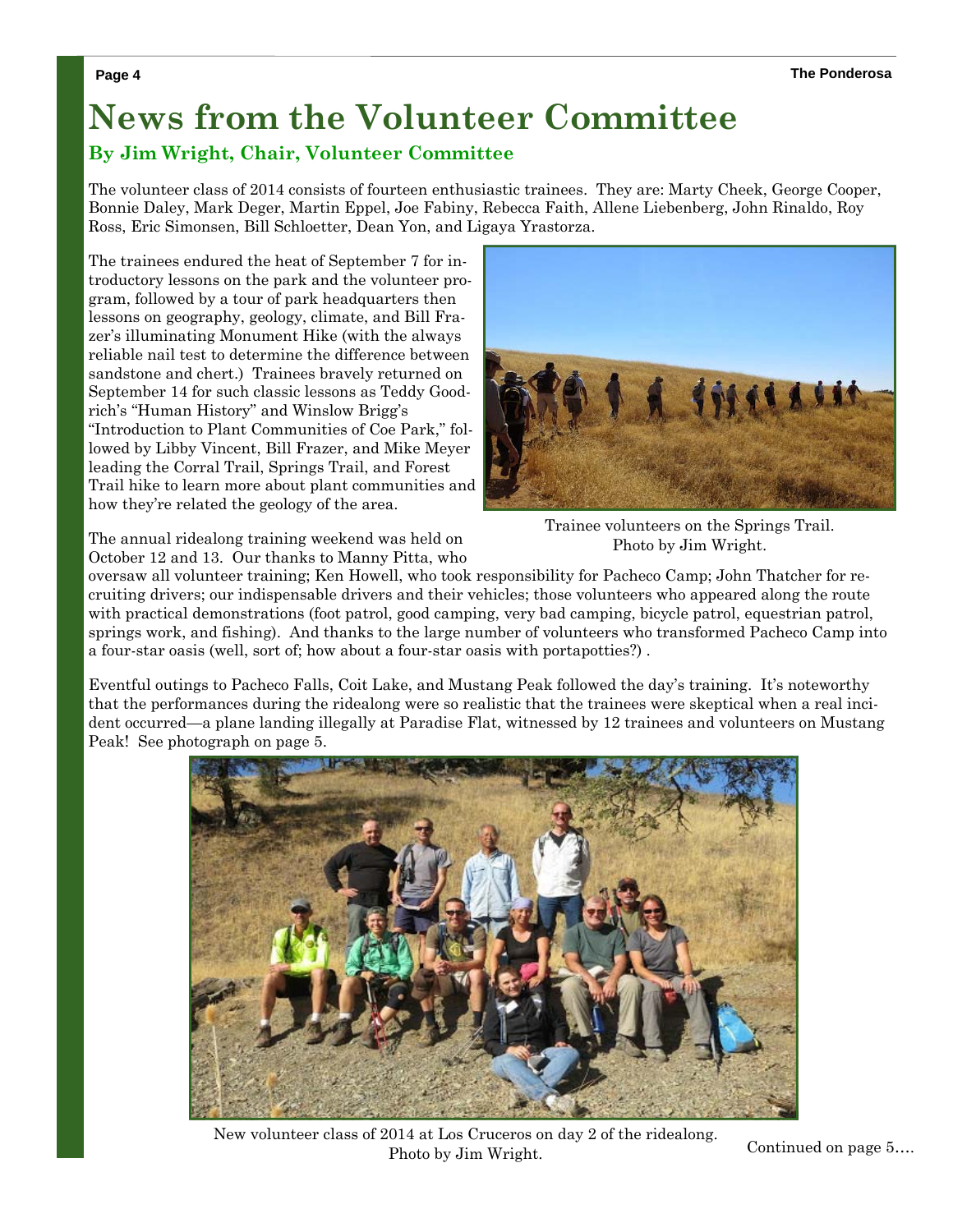#### **Fall 2013 Page 5**

#### **News from the Volunteer Committee continued….**

As dusk fell, volunteers and trainees were treated to a full course meal, thanks to chefs Dan Benefiel, Paul Yellowhorse, Liz Brinkman, and crew. The evening wrapped up with the group gathered around the roaring fire and sharing stories and feelings about Coe Park.

An addition to this year's ridealong was a stop at a visitor support station in windmill meadow in Hunting Hollow demonstrated by Dave Stoner and Libby Vincent, with the windmill and fall colors in the hollow and on Osos Ridge shining in the background.

Coe-Ed Day offered practical lessons in resource mapping; GPS use and map reading; animal tracking; the birds of Coe Park; radios demystified; nature observation; the Coe family; Native Americans, and ranch history; emergency procedures; and how to lead a wildflower walk. All for free! As several trainees have noted, we benefit immensely from the wealth of expertise in the volunteer community.

The trainees are continuing their program within one or more specialties: visitor center service; foot, equestrian, or bicycle patrol; trails or springs maintenance; and Gilroy Yamato Hot Springs. We look forward to welcoming these friends of Coe Park to the volunteer community at the PRA annual meeting on February 1, 2014 at the Morgan Hill Community Center.



A dozen volunteers, including eight volunteers in training, stood on Mustang Peak in the late afternoon enjoying panoramas of the eastern half of Coe Park. Suddenly, we saw a small light plane, markings obscured, fly very low into the park from the east, up and over Long Ridge and the Rooster Comb Ranch, continue flying at treetop height up and down Red Creek, and then turn and land at the old, abandoned, and closed Paradise Flat landing strip. Two people got out of the plane and walked some way east, then we heard two gunshots. We had notified Ranger Derek Davis and Central Communications when the plane first appeared, and kept them informed the whole time. A Sheriff's Office helicopter was alerted and approached from the southeast, the plane took off to the east, flew north up Orestimba Creek, and disappeared into the hills. The Sheriff's Office chopper flew in close but there wasn't much they could do given there was no ID on the plane. Let's hope the pilot was scared off ever trying to land again in Coe Park.

Photo by Marty Cheek.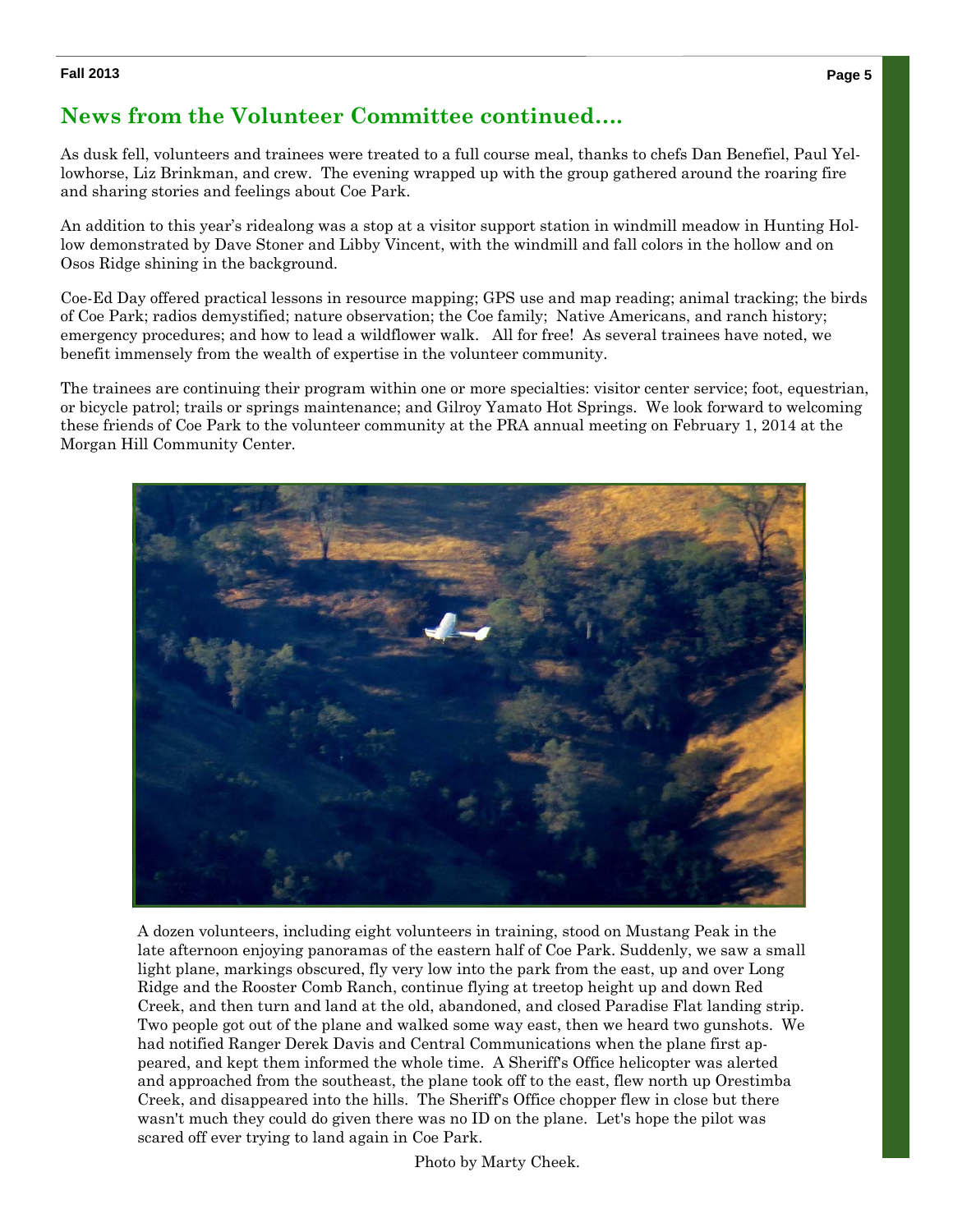**Page 6 The Ponderosa** 

## **Visitor Support Stations**

#### **By Libby Vincent**

Earlier this year, Dave Stoner and I brainstormed ways we could help visitors enjoy Coe Park, enhance their experience, and even ensure their safety. The kinds of things we thought of were providing water, advice on trails and routes, directions, maps, a chair to sit in for a break, an opportunity to share their experiences on the trail, information (reference books and brochures) about the natural habitat and creatures of the park, and even light medical attention (bandaids, tape) with the ability to get real help should that be needed. The most important item we each carry is a radio so we can stay in touch with park staff and Central Communications.



Family of visitors enjoying the information available. Photo by Dave Stoner.

We did not want to set up a visitor support stations to sell maps or other park merchandise. Visitors looking for those services can pop into the visitor center.

We thought of providing this support during the warm months, and at the end of weekends and long weekends when weary visitors might be returning after a long hike or ride or backpack adventure and would perhaps need some assistance. We thought of staffing more remote locations as well as busy trail intersections so we could assist the maximum number of visitors.

Dave sounded out Ranger Jen, I sounded out Ranger Cameron, we prepared a written plan for what we decided to call visitor support stations, a tentative schedule of dates for 2013, and met with Ranger Stuart in April to get his approval to set up some stations on a trial basis. All park staff were fully supportive of the plan and we got Stuart's enthusiastic approval.

We have staffed visitor support stations each month from May through October this year, suggesting a location to park staff a few days beforehand and always asking if they would like us somewhere else. At that time we would also ask for the gate combo. We enlisted assistance from Winslow and Ann Briggs as senior advisors to the program and they have staffed several weekends, in different locations to Dave and me. We have between us set up at Poverty Flat and Los Cruzeros, on Wasno Ridge at the Kelly Lake Trail, at windmill meadow in Hunting Hollow, at the junction of Poverty Flat Road and Manzanita Point Road, at the Little Fork below Frog Lake, and at Grand Junction.



Hunting Hollow visitor support station. Photo by Dave Stoner.

The busiest locations are windmill meadow and the junction of Poverty Flat Road and Manzanita Point Road. At the more remote locations we serve fewer visitors but of course should our assistance be needed in those places it would be invaluable to visitors to get information and assistance quickly. After each outing, we sent a report, including a tally of the number of visitors we interacted with or waved to as they passed, to Ranger Stuart and copied park staff.

We have had a tremendous response from visitors both coming back from and setting out on trips, so may in future staff visitor support stations at any time depending on our availability. We'll be working on a protocol to open up signups so other volunteers can help us. Details TBD but the first outing would be with Dave, Winslow and Ann, or me so you can learn the ropes. Subsequent staffing would require a hang tag so you can drive in the park, or riding along with someone who has a hang tag.

We've had loads of fun, look forward to more of the same next year, and hope to continue to provide support for visitors to Coe Park. We hope you can join us!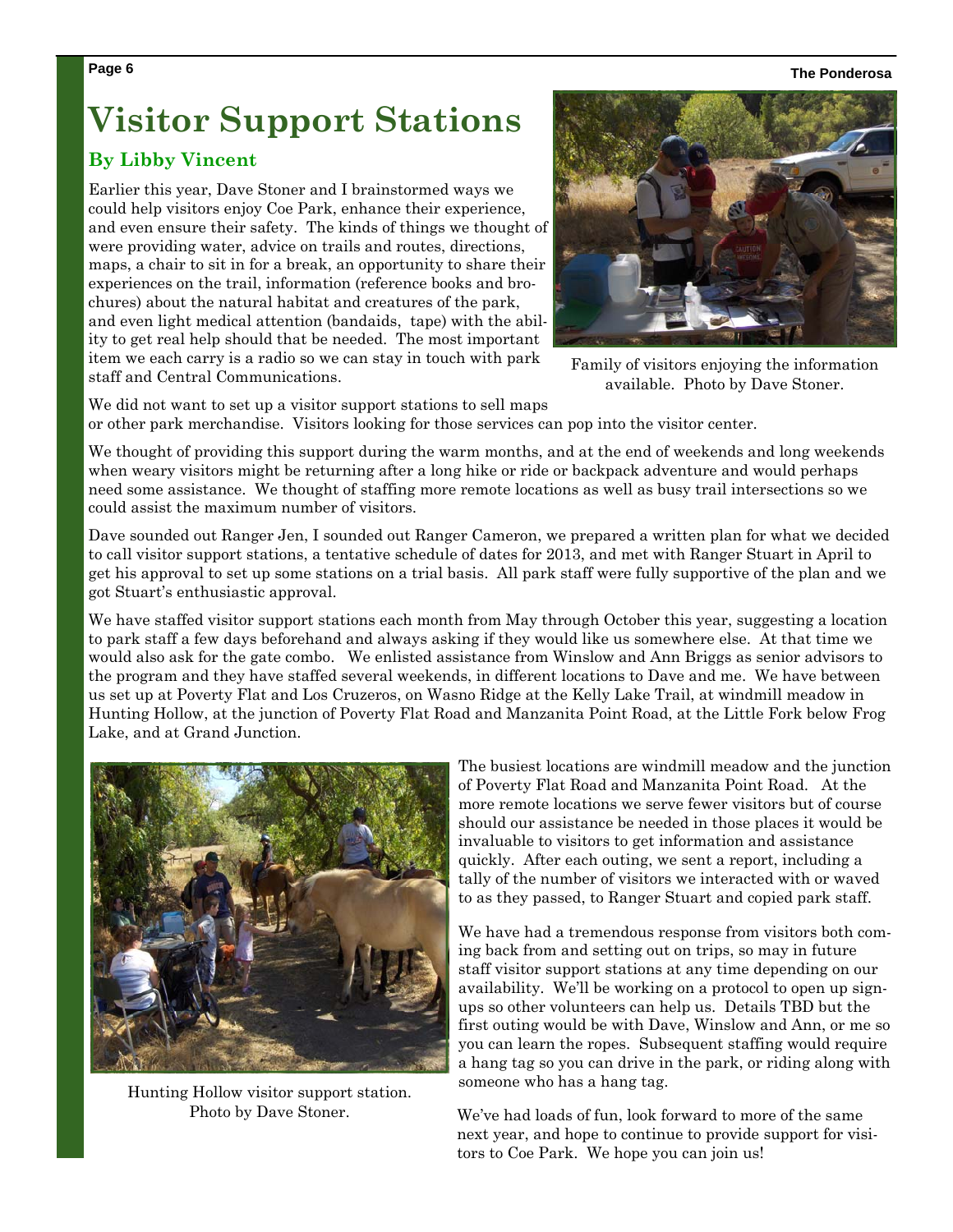### **Park Events and Information**

Mark your calendars—important dates and other announcements Also visit www.coepark.org for more information about all activities.

#### **Thanksgiving Potluck**

Saturday, November 30, 2013. Thanksgiving potluck for all friends of Coe Park, 3.30pm at the white barn near the visitor center for appetizers, turkey and many other delicious contributions served starting at 4.00pm. For more information and to sign up with a food delight, contact Rosemary and Bruce Rideout at 408-847-5729 or rideout@garlic.com or Sue Dekalb at sue.dekalb@verizon.net.

#### **PRA Annual Meeting**

Saturday, February 1, 2014. The annual meeting of the Pine Ridge Association will be held at the Community Center in Morgan Hill located at the corner of Monterey Road and East Dunne Avenue. Plenty of parking is available behind the building. Coffee and bagels will be served starting at 8:15am and the meeting will begin promptly at 9:00am with meetings of the PRA board and the volunteer committee, graduation of new volunteers, and presentations of various awards.

The guest speaker will be Frank Helling: "A visit with John Muir—The Scootcher of a Lifetime."

http://www.sierraclub.org/john\_muir\_exhibit/live\_pres entations/helling.aspx

He will do a "live presentation" of John Muir.

Lunch will be served after the meeting. For more details, visit www.coepark.org in January.

#### **Trail Work Days**

Meet at Hunting Hollow, 8.30am, on the following dates:

Saturday, January 25 Saturday, February 22 Saturday, March 22

We will be working on the Blue Tank Springs Trail and others yet to be determined. For more information, please call Chere at 408-683-2247 or Kitty at 408-842-6215 or visit www.coepark.org.

#### **Rain Coats and Rubber Boots (or shorts and T-shirts depending on the weather)**

Saturday, March 8, 10.00am at the Hunting Hollow entrance, rain or shine. We'll hike down the creek, scavenger hunt, perhaps enjoy a boat race (toy boats furnished) or a duck race. Bring a picnic lunch. For more information, please call Chere at 408-683-2247 or Kitty at 408-842-6215, or visit www.coepark.org.

#### **Wildflower Ride** (bring your own horse)

Saturday, April 12, Hunting Hollow entrance, 10.00am. Contact Chere at 408-683-2247 or Kitty at 408-842- 6215, or visit www.coepark.org.

#### **Ranch Day**

Saturday, May 17, 10:00am-3:00pm at Hunting Hollow. (Rain date June 7). For more information, please call Chere at 408-683-2247,or Kitty at 408-842-6215 or visit www.coepark.org.

#### **New Hike, THAT'S a Fungus??!!**

Join Chris MacIntosh, a docent with the Midpeninsula Regional Open Space District, on a winter hike at Coe Park and learn what an amazing variety of colors, shapes, and sizes there are in fungi. We'll explore some different habitats during the rainy season in search of fungi large and small, dull or brightly colored, in many different forms. The hike is tentatively scheduled for Saturday 18 January with a rain date of Sunday 2 February. Check the Coe Park website, www.coepark.org, for confirmation of the date, place, and time to meet.

#### **More Trail Work Days**

Lend a hand every second Saturday at 9.00am for trail work. Venues will be posted on the Coe Park website nearer the time. For more information visit www.coepark.org or email Ranger Cameron Bowers at cameron.bowers@parks.ca.gov.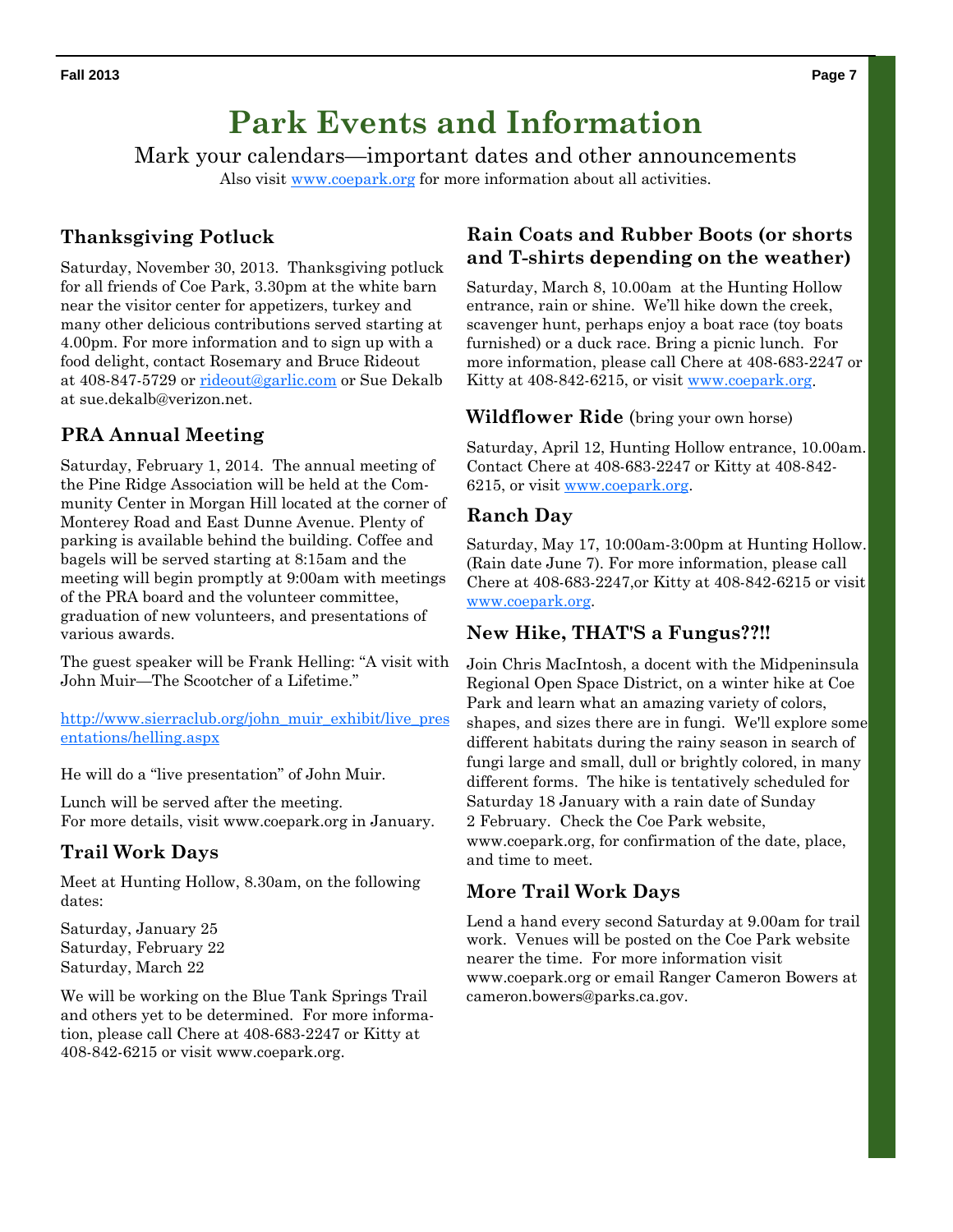

### **News from Gilroy Yamato Hot Springs**  by Laura Domínguez-Yon

Exciting activities are developing at Gilroy Yamoto Hot Springs (GYHS)! Thanks to funding by the Pine Ridge Association and a matching grant from the Department of Parks and Recreation, protective roofs are being put over the cabins to stop further weather damage. Over 20 Monterey District maintenance staff dedicated a day to clearing out hazardous debris, removing soil from direct contact with buildings, and roofing two and a half cabins. Thank you, Matt Bischoff and Randy Neufeld, for your support in making the work possible. Thanks also to Tim Lantz for directing a lot of the work, including the Boy Scouts project on the Nevada cabin.



Work in progress. Two and a half roofs over cabins. Photos by Matt Bischoff, California State Parks, and Laura Dominguez-Yon**.** 

We enjoyed a very successful "Travel Through History" public event on October 19. It was the smoothest, most relaxing, and thoroughly enjoyable event ever at GYHS. The weather was perfect; the tours were well attended; the many, many visitors responded positively and expressed appreciation for events like this that give them the opportunity to learn about their local history and heritage. Visitors enjoyed picnicking, exhibits, activities for kids, and great music by the Tarantulas jug band.

Many thanks to the volunteers who made the Travel Through History event possible. Setup and cleanup: David Godkin, Dean Yon, Karen Pogue, Rhonda Pellin, Steve Eddlemon, Tim Vaughn, David Perrin, Amy Hui, Bijay Naurla, Patrick Lotten, Sara Lotten. Food for the volunteers: Joy Miyamura, Miriam Taba, Stephanie Lee, Joyce Amador, Lily Kawafuchi, Sara Lotten. Gate admissions: Mike Meyer, Buddy Schwabe, Olga Eames, Nikki Combs. Parking and logistics: Bill Headley, Steve Pellin, Leonard Hall, Tim Vaughn, Dean Yon, David Perrin, David Godkin. Music: Tarantulas jug band members Bill Craig Jones, Mark Gray, Jane Hemeon, Lynne Baldwin, David Perrin, Ramon Valdez. Information: Rhonda Pellin, Jodie Mabery, Jennifer Mabery-Nelson, Shawna Mabery-Lawton, Jason Mabery, Morgan D. Mabery, Jacob Nelson, Ashley Mabery, Garrett Mabery. Tour guides: Matt Bischoff, Karen Pogue, Connie Rogers. Exhibitors: Connie Rogers, Sara Kelly, John Kelly (Gilroy Historical Society), Kathy Devine (Morgan Hill Historical Society), Gael Troughton (Mok River Models), Lily Kawafuchi, Lisa Sheedy, Michael Oshida, Grace Iwanaga, Doris Kumora (Gilroy JACL), Kei Hagiwara (Japanese Vice Consul), Yoshiro Tasaka (Japanese Consulate Community Affairs Advisor), Sharon Holloway (Somatic Massage Therapist), Tim Lantz (Circa Architectural Antiques), Rowdy Hall (Silicon Valley Budokan). Thanks also to the Gilroy Japanese American Citizens' League for the load of tables, and to Richard Lico and Joe Filice for use of folding chairs.

Continued on page 11….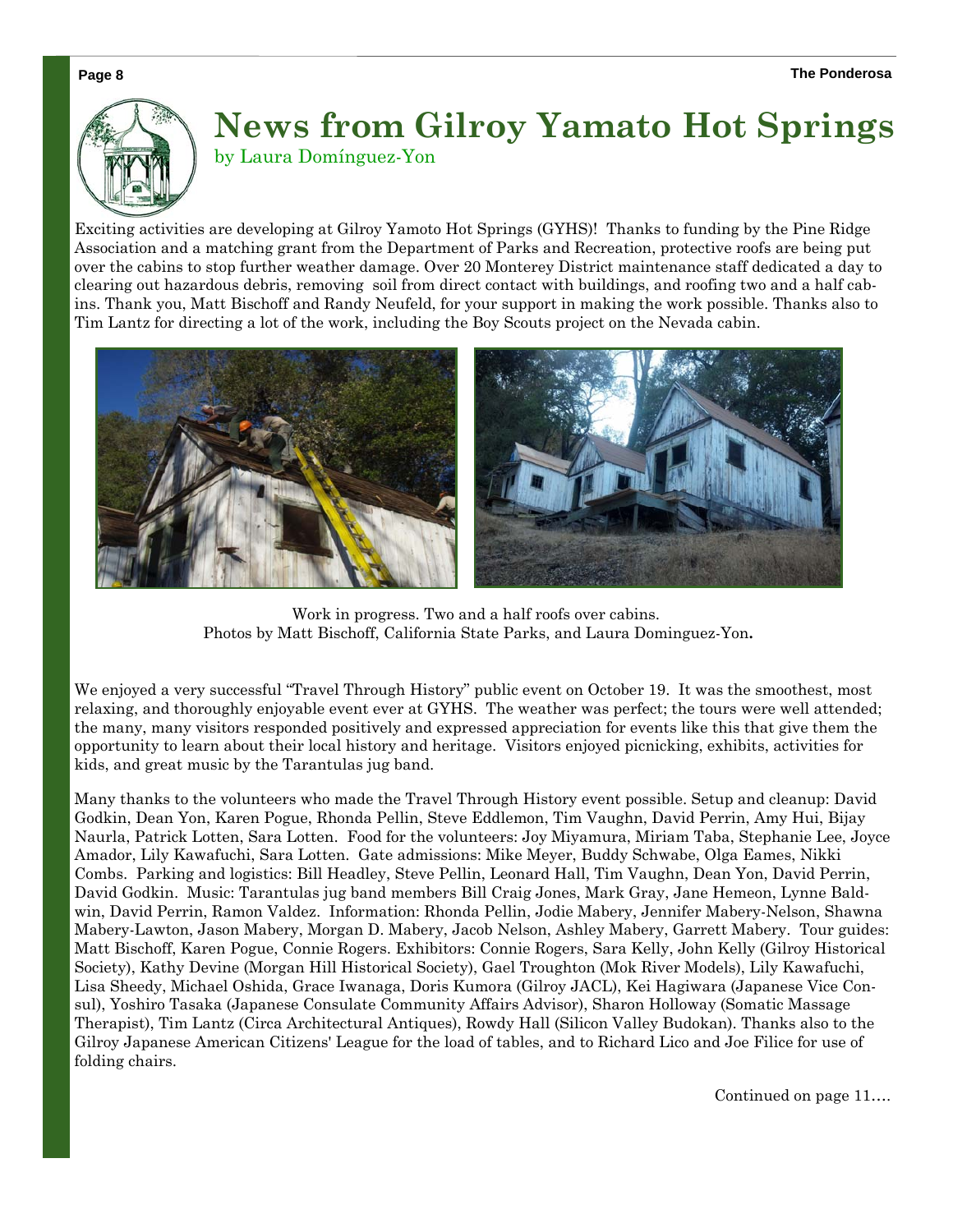## **News from the Mounted Assistance Unit**

#### By Chere Bargar

October was a busy month for the Mounted Assistance Unit (MAU). On Sunday October 13th, several of us rode from Hunting Hollow in the wee hours of the morning to meet new volunteer ridealong participants at Willson Camp. We did a presentation on what the MAU does, what the horses are tested on, and how to interact with horses when you meet them on the trail. On the return trip to Hunting Hollow, some of us took the Bowl Trail and spent a number of hours pruning low tree branches and clearing brush.

The weekend of October 19th and 20th was the annual MAU training ride. Several MAU members went in on Friday to set up camp at Coit Camp. On Saturday, we checked out one prospective new member, Allene Liebenberg. Allene's husband, Paul, who is already a volunteer, joined us on his mountain bike. We went over some safety rules and headed out on the trail.

Our route was Cross Canyon Trail and Kelly Cabin Canyon Trail to Coit Lake. As is our custom, we pruned along the way. Once at Coit Lake, we practiced using scoops (made from plastic bleach bottles) and collapsible buckets to give water to the horses. Some horses are reluctant at first to put their noses into a small container to drink. We do this because sometimes the footing near the edge of lakes and ponds is steep and can also be very soft and mucky, making it unsafe for horses to get close enough to the water to drink.

On our return we took Coit Road to Blue Tank Spring where the horses were very glad to get a good long drink. (Many thanks to the Springs Committee for maintaining these important water sources.) We took Blue Tank Spring Trail to Coit Spring Trail and rode on back to camp. After a discussion on how to handle various situations while on patrol, we enjoyed a great potluck dinner, and singing and guitar entertainment provided by Christine Amber and Brian Deutscher.

Sunday morning, after a potluck breakfast and learning how to make an emergency halter, we headed out on the trail on a quest to find the flag pole. The flag pole was put up on a knoll that was visible from Gilroy Hot Springs across the canyon. When Gilroy Hot Springs was a vacation destination, one of the events for entertainment was a race UP the ridge in what is now Coe Park by some young men. Each carried a flag of a different color and the first to the top would raise his flag. The onlookers below would watch for the flag to go up. Of course, there were bets on who the winner would be. We rode up Jackson Trail and Jackson Road to Rock Tower, a feature on the north-facing side of Jackson Field. After a short cross-country ride, we tied up the horses and went exploring on foot. Yahoo!! We found the old metal flag pole where it lay on the ground. We rode back to camp via Rock Tower Trail, Domino Pond Trail, Coit Spring Trail, and Coit Road.

All in all, we were blessed with great weather, good company, great food, and the pleasure of meeting our newest MAU member.



Raising the flag pole. Photo by Colleen Combes.



Making a twine halter. Photo by Colleen Combes.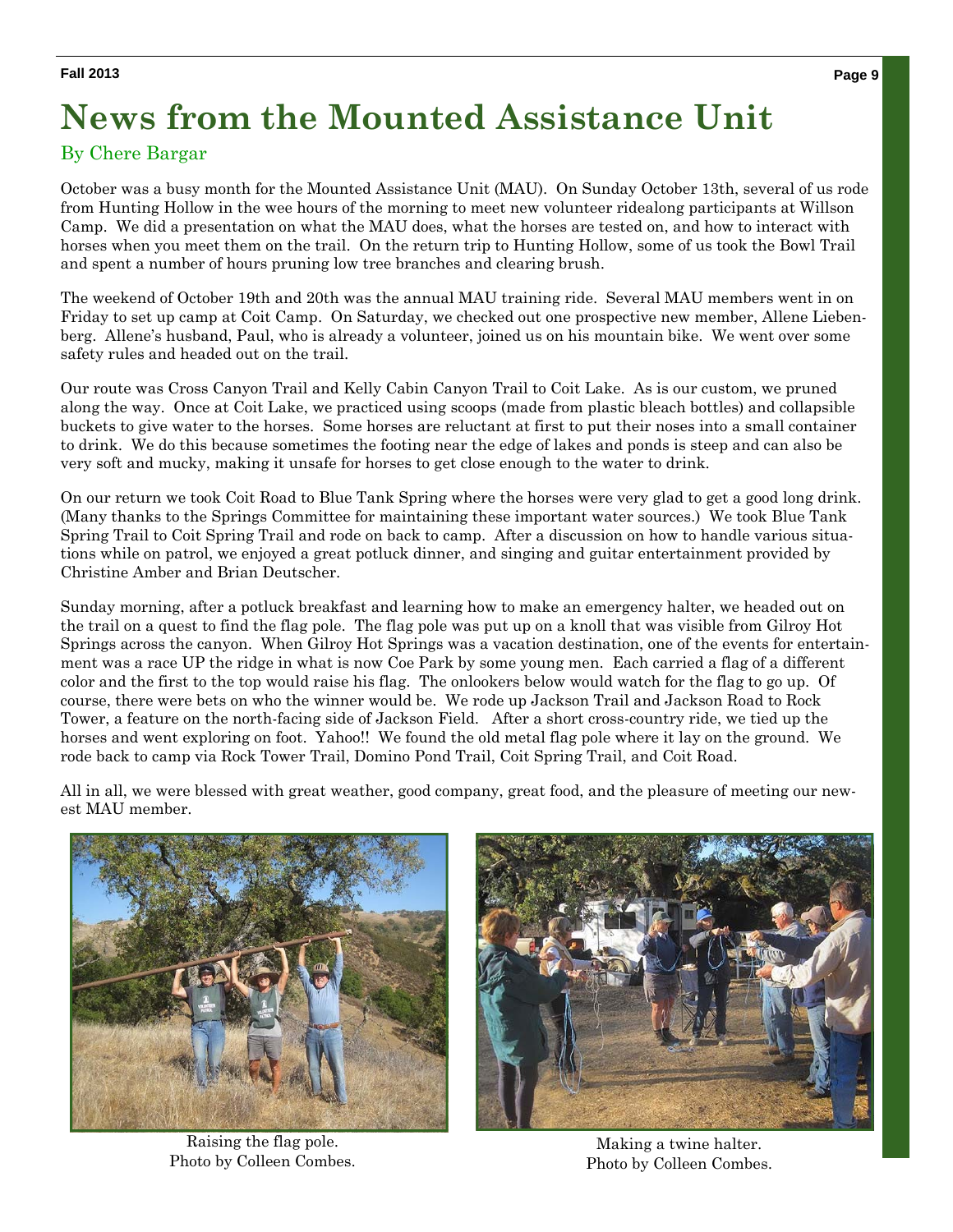#### **Time to Run for the PRA Board**

The Pine Ridge Association will hold its annual election for the board directors in December. The terms of **two** directors expire at the end of this year**.** Now is the time to prepare your candidacy statement and send it to Steve McHenry, 439 Chateau LaSalle Drive, San Jose, CA 95111 or email, stephen.l.mchenry@gmail.com.

Any PRA member may run for the board. A member may also nominate another PRA member. To do this, send Steve a short statement explaining why you believe the person would be a good board member, and he will contact your nominee to ask the person to consider running.

The most important qualification for a board member is a willingness to attend board meetings and to participate in carrying out tasks for the association. Meetings typically take place every other month on weeknights. The term of office is three years. If a board member is also a uniformed Coe Park volunteer, meetings and board-related activities count toward volunteer hours.

We use the special nonprofit bulk-rate mailing permit for sending out association-related materials. However, this means that some members might not receive their newsletters or other materials for a couple of weeks after they are mailed. So that the ballots can be distributed (and received by all members) in a timely fashion, it is important that all candidacy statements be postmarked on or before **Friday, November 30.** Please send your statements to Steve at the address above. (If you plan to nominate someone else, please do so at least two weeks earlier.) Your statement might be a few paragraphs long and might contain information such as how long you have been a PRA member, why you became interested in Coe Park, ways that you have served the park or other volunteer activities in which you have benefitted the public, any special qualifications or experience that you have, and specific plans that you have for improving the park as a board member.

If you have any questions about what it would be like to be a board member or if you would like additional guidance on putting together a candidacy statement, please call Steve McHenry 408-286-8858.

#### **Nominations Sought for the Volunteer of the Year Annual Award**

Each year at the PRA annual meeting held in February an award is presented to an individual (or individuals) whose efforts have preserved and enriched Henry W. Coe State Park. It is not necessary that the recipient be a member of the Pine Ridge Association or be a uniformed volunteer in the park. The recipient receives an engraved plaque, and their name is added to the large plaque that is displayed at the visitor center.

Two unofficial sets of criteria have been used to guide the selection process:

Leadership: scope, motivation, and initiative Involvement: scope, altruism, and time contribution Asset growth: recruiting, fund-raising, and contributions Ideas/projects: creative, innovative, follow-through with personal implementation Performance: past, sustained, future expectations Measurable accomplishments: visible results

Has had a beneficial effect on the park's resources and activities Has sought responsibility and has acted as a leader Has leveraged efforts into multiplicative effects by organizing the activities of others

We are asking PRA members to supply nominations for this award by the end of November. If there is someone you would like to nominate, please write a short paragraph of reasons why that person should be considered and send it to the PRA President, Diana Goodwin, 8305 Fairview Road, Hollister, CA 95023 or email at diana@diacomm.com. A committee of the PRA board of directors will collect additional information about the activities of your nominee and will make a selection.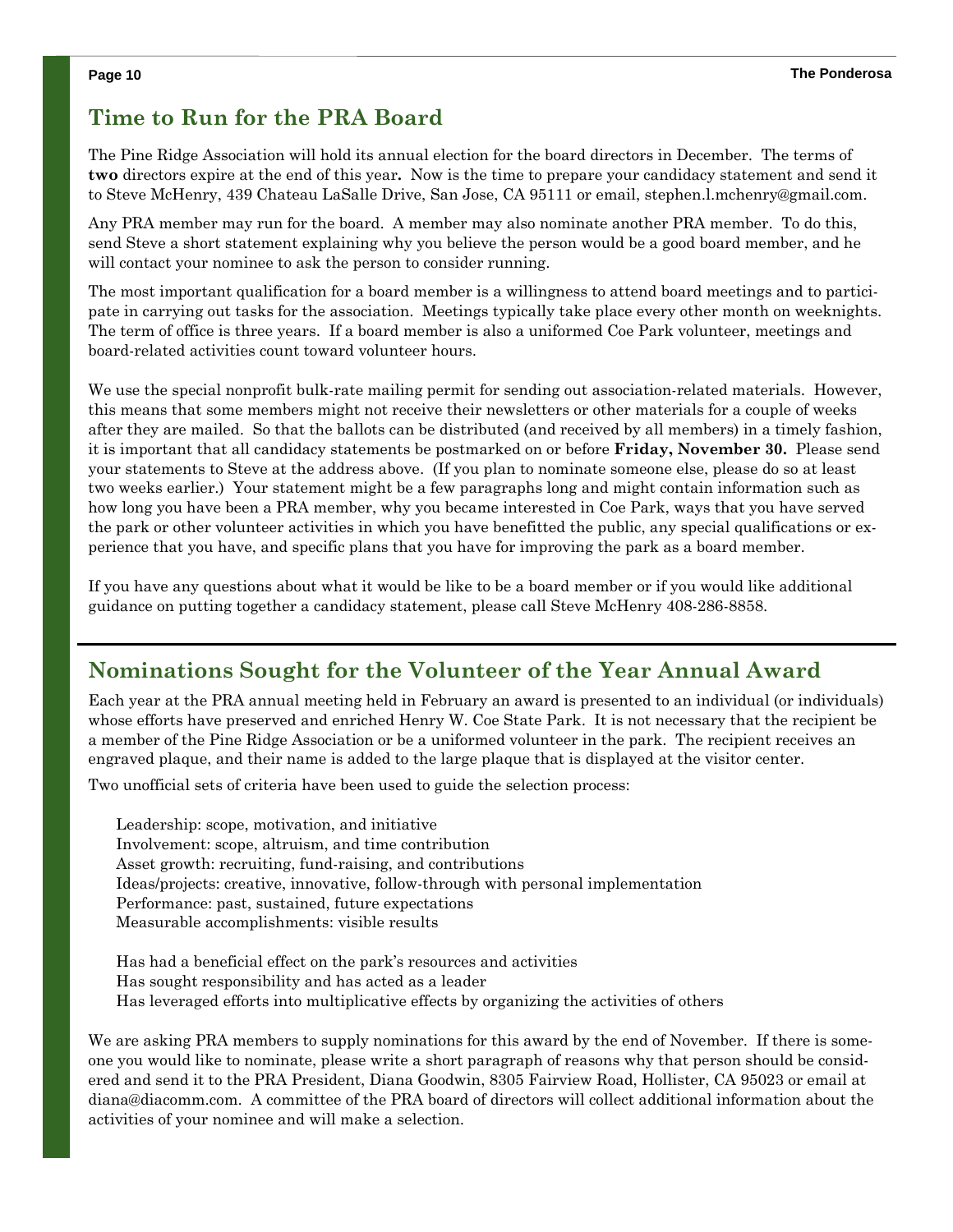#### **Volume 1 Page 11 Fall 2013 , Issue 1**

#### **News from Gilroy Yamato Hot Springs continued….**





 Model of GYHS hotel. The Mabery family, fifth and sixth generation Roops. Photos courtesy of California State Parks, photographer, Patricia Clark-Gray.

The November GYHS docent training, one of the specialty days in the Coe Park training program for new volunteers, may mean we can offer more guided tours each month. With more opportunity to share GYHS history, more people will also get to know and enjoy Coe Park.

### **PRA New Members**

#### **We are pleased to welcome the new members listed below. Thank you for your support.**

We need your help to keep our membership list current and accurate. If you have any questions regarding your membership or to let us know of any change of address, please contact us. If you have chosen to receive *The Ponderosa* electronically and, for some reason, it is undeliverable, we will send the next issue via USPS.

> Adam Cole, Menlo Park, CA Amy Lauterbach, Palo Alto, CA Michael Monroe, Gilroy, CA Perle Salters, Eufaula, OK Robert Wright, San Jose, CA

Email: membership@coepark.net US mail: 9100 East Dunne Avenue, Morgan Hill, CA 95037 Phone: 408-779-2728